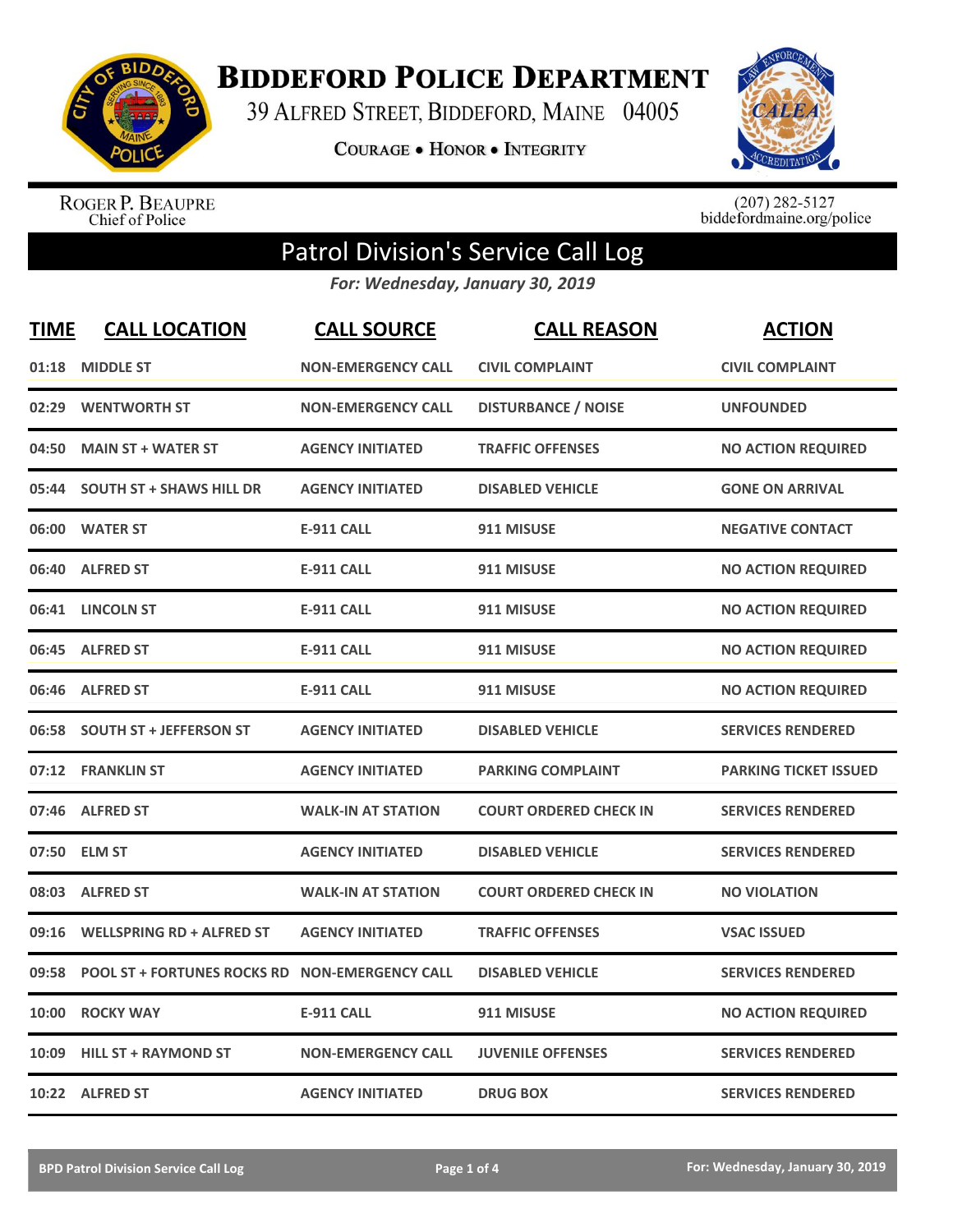| <b>TIME</b> | <b>CALL LOCATION</b>           | <b>CALL SOURCE</b>        | <b>CALL REASON</b>            | <b>ACTION</b>               |
|-------------|--------------------------------|---------------------------|-------------------------------|-----------------------------|
|             | 10:23 ALFRED ST                | <b>WALK-IN AT STATION</b> | <b>COURT ORDERED CHECK IN</b> | <b>SERVICES RENDERED</b>    |
|             | 10:30 ALFRED ST + MAINE TPKE   | <b>NON-EMERGENCY CALL</b> | <b>LIGHTS NOT WORKING</b>     | <b>SERVICES RENDERED</b>    |
|             | 10:46 CLIFFORD ST              | <b>AGENCY INITIATED</b>   | <b>ANIMAL COMPLAINT</b>       | <b>NEGATIVE CONTACT</b>     |
|             | 10:54 DUPONT AVE               | <b>WALK-IN AT STATION</b> | <b>PARKING COMPLAINT</b>      | <b>SERVICES RENDERED</b>    |
|             | 11:09 DECARY RD                | <b>OTHER</b>              | DHHS/ CHILD WELFARE CHECK     | <b>REPORT TAKEN</b>         |
|             | 11:20 FREEMAN ST               | <b>AGENCY INITIATED</b>   | <b>ANIMAL COMPLAINT</b>       | <b>SERVICES RENDERED</b>    |
|             | 11:22 ALFRED ST + MAY ST       | <b>AGENCY INITIATED</b>   | <b>TRAFFIC OFFENSES</b>       | <b>WARNING ISSUED</b>       |
|             | 11:27 HILL ST + RAYMOND ST     | <b>AGENCY INITIATED</b>   | <b>TRAFFIC OFFENSES</b>       | <b>WARNING ISSUED</b>       |
|             | 11:40 DECARY RD                | <b>NON-EMERGENCY CALL</b> | <b>PAPERWORK</b>              | <b>PAPERWORK NOT SERVED</b> |
|             | <b>12:10 HILL ST</b>           | <b>AGENCY INITIATED</b>   | <b>TRAFFIC OFFENSES</b>       | <b>VSAC ISSUED</b>          |
|             | 12:10 DECARY RD                | <b>AGENCY INITIATED</b>   | <b>PAPERWORK</b>              | <b>PAPERWORK NOT SERVED</b> |
|             | 12:13 QUIMBY ST                | <b>AGENCY INITIATED</b>   | <b>PAPERWORK</b>              | <b>PAPERWORK NOT SERVED</b> |
|             | 12:21 ALFRED ST                | <b>WALK-IN AT STATION</b> | <b>HARASSMENT</b>             | <b>UNFOUNDED</b>            |
|             | 12:23 ANDREWS RD               | <b>E-911 CALL</b>         | 911 MISUSE                    | <b>NO ACTION REQUIRED</b>   |
|             | 12:35 HILL ST + RITZ AVE       | <b>AGENCY INITIATED</b>   | <b>TRAFFIC OFFENSES</b>       | <b>WARNING ISSUED</b>       |
|             | 12:45 ALFRED ST + MARSHALL AVE | <b>AGENCY INITIATED</b>   | <b>TRAFFIC OFFENSES</b>       | <b>WARNING ISSUED</b>       |
|             | 13:13 WEST ST                  | <b>AGENCY INITIATED</b>   | <b>MEETING</b>                | <b>SERVICES RENDERED</b>    |
|             | 13:14 ALFRED ST                | <b>WALK-IN AT STATION</b> | <b>COURT ORDERED CHECK IN</b> | <b>NO VIOLATION</b>         |
|             | 13:15 LACONIA ST + MAIN ST     | <b>AGENCY INITIATED</b>   | <b>TRAFFIC OFFENSES</b>       | <b>VSAC ISSUED</b>          |
|             | <b>13:46 HILL ST</b>           | <b>AGENCY INITIATED</b>   | <b>TRAFFIC OFFENSES</b>       | <b>WARNING ISSUED</b>       |
|             | <b>13:51 MAIN ST</b>           | <b>NON-EMERGENCY CALL</b> | <b>THEFT</b>                  | <b>REPORT TAKEN</b>         |
|             | 13:56 HILL ST                  | <b>AGENCY INITIATED</b>   | <b>TRAFFIC OFFENSES</b>       | <b>WARNING ISSUED</b>       |
|             | <b>14:15 WEST ST</b>           | <b>AGENCY INITIATED</b>   | <b>TRAFFIC OFFENSES</b>       | <b>VSAC ISSUED</b>          |
|             | 14:25 GRAHAM ST                | E-911 CALL                | <b>SUSPICION</b>              | <b>SERVICES RENDERED</b>    |
|             | 14:51 TIGER WAY                | <b>NON-EMERGENCY CALL</b> | <b>THEFT</b>                  | <b>REPORT TAKEN</b>         |
|             | 14:51 TIGER WAY                | <b>NON-EMERGENCY CALL</b> | <b>THEFT</b>                  | <b>REPORT TAKEN</b>         |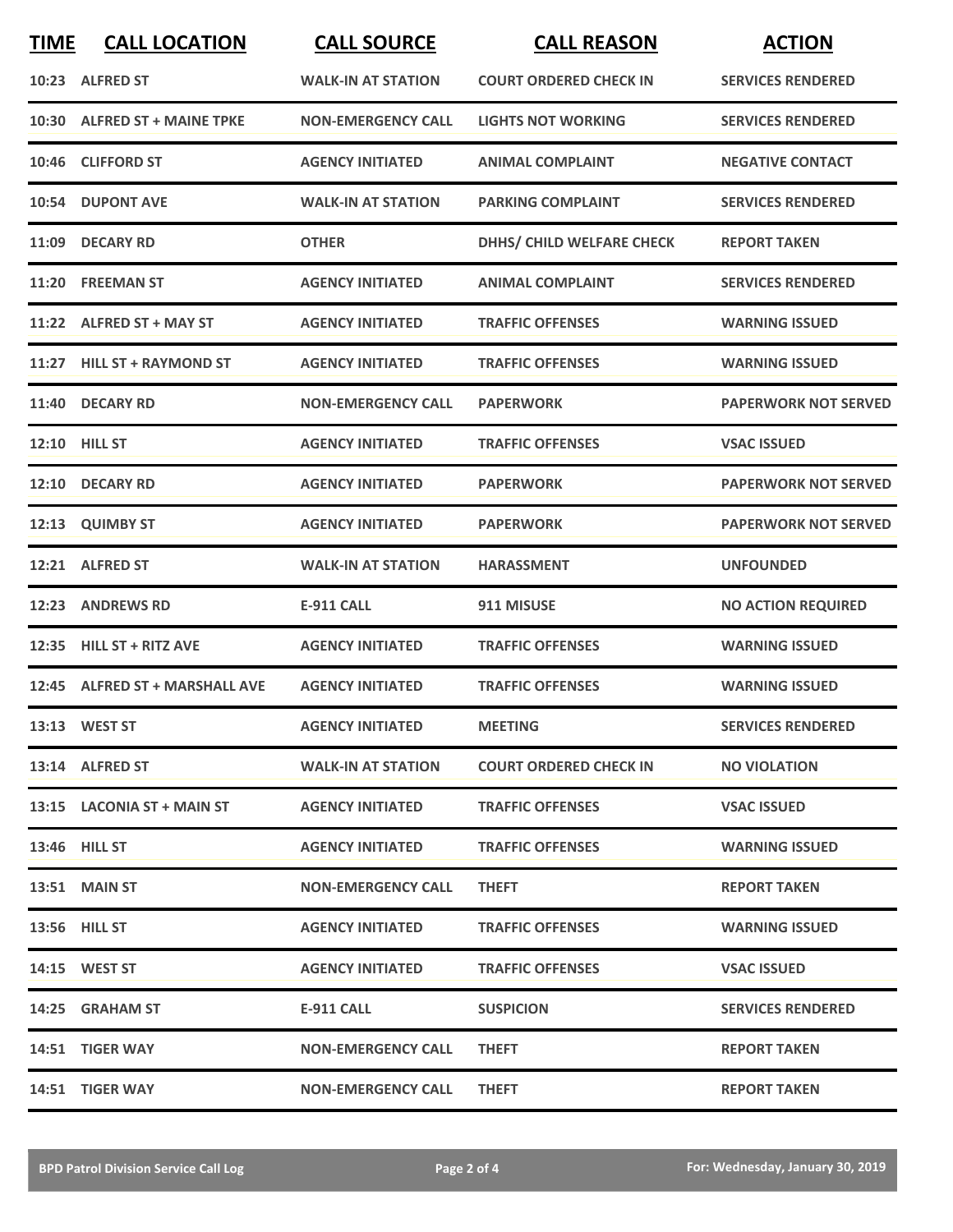| <b>TIME</b> | <b>CALL LOCATION</b>          | <b>CALL SOURCE</b>        | <b>CALL REASON</b>                 | <b>ACTION</b>                |
|-------------|-------------------------------|---------------------------|------------------------------------|------------------------------|
|             | 15:05 DECARY RD               | <b>NON-EMERGENCY CALL</b> | <b>TRESPASSING</b>                 | <b>SERVICES RENDERED</b>     |
|             | 15:10 SOUTH ST                | <b>E-911 CALL</b>         | <b>SUSPICION</b>                   | <b>SERVICES RENDERED</b>     |
|             | 15:24 ALFRED ST               | <b>WALK-IN AT STATION</b> | <b>COURT ORDERED CHECK IN</b>      | <b>NO VIOLATION</b>          |
|             | 15:34 ALFRED ST               | <b>WALK-IN AT STATION</b> | <b>PAPERWORK</b>                   | <b>SERVICES RENDERED</b>     |
|             | 15:56 ALFRED ST               | <b>AGENCY INITIATED</b>   | <b>PAPERWORK</b>                   | <b>SERVICES RENDERED</b>     |
|             | 16:06 HILL ST                 | <b>AGENCY INITIATED</b>   | <b>PAPERWORK</b>                   | <b>NEGATIVE CONTACT</b>      |
|             | 16:06 ALFRED ST               | <b>WALK-IN AT STATION</b> | <b>COURT ORDERED CHECK IN</b>      | <b>NO VIOLATION</b>          |
|             | 16:25 ALFRED ST               | <b>WALK-IN AT STATION</b> | <b>COURT ORDERED CHECK IN</b>      | <b>SERVICES RENDERED</b>     |
|             | 16:27 SUMMER ST               | <b>AGENCY INITIATED</b>   | <b>PAPERWORK</b>                   | <b>PAPERWORK NOT SERVED</b>  |
|             | 16:43 GREENFIELD LN           | <b>AGENCY INITIATED</b>   | <b>PAPERWORK</b>                   | <b>PAPERWORK SERVED</b>      |
|             | 16:57 PIKE ST                 | <b>NON-EMERGENCY CALL</b> | <b>TRESPASSING</b>                 | <b>REFERRED OTHER AGENCY</b> |
| 17:16       | <b>MAIN ST + YORK ST</b>      | <b>AGENCY INITIATED</b>   | <b>TRAFFIC OFFENSES</b>            | <b>WARNING ISSUED</b>        |
| 17:19       | <b>MAY ST + PARE ST</b>       | <b>AGENCY INITIATED</b>   | <b>TRAFFIC OFFENSES</b>            | <b>WARNING ISSUED</b>        |
|             | 18:58 ALFRED ST               | <b>WALK-IN AT STATION</b> | <b>PAPERWORK</b>                   | <b>PAPERWORK SERVED</b>      |
| 18:59       | <b>BIDDEFORD GATEWAY CTR</b>  | <b>AGENCY INITIATED</b>   | <b>TRAFFIC OFFENSES</b>            | <b>WARNING ISSUED</b>        |
|             | 19:15 ALFRED ST               | <b>AGENCY INITIATED</b>   | <b>TRAFFIC OFFENSES</b>            | <b>VSAC ISSUED</b>           |
|             | 19:28 ALFRED ST + MARINER WAY | <b>AGENCY INITIATED</b>   | <b>TRAFFIC OFFENSES</b>            | <b>WARNING ISSUED</b>        |
|             | 19:43 PRECOURT ST + ALFRED ST | <b>AGENCY INITIATED</b>   | <b>TRAFFIC OFFENSES</b>            | <b>WARNING ISSUED</b>        |
|             | 19:44 ALFRED ST + SHOPS WAY   | <b>AGENCY INITIATED</b>   | <b>TRAFFIC OFFENSES</b>            | <b>WARNING ISSUED</b>        |
|             | 19:55 SOUTH ST                | <b>WALK-IN AT STATION</b> | <b>SUSPICION</b>                   | <b>SERVICES RENDERED</b>     |
|             | 19:56 ELM ST                  | <b>AGENCY INITIATED</b>   | <b>TRAFFIC OFFENSES</b>            | <b>WARNING ISSUED</b>        |
|             | 20:03 ALFRED ST               | <b>NON-EMERGENCY CALL</b> | <b>COURT ORDERED CHECK IN</b>      | <b>SERVICES RENDERED</b>     |
|             | 20:11 WEST ST                 | <b>AGENCY INITIATED</b>   | <b>TRAFFIC OFFENSES</b>            | <b>WARNING ISSUED</b>        |
|             | 20:25 BIRCH ST                | <b>WALK-IN AT STATION</b> | <b>HARASSMENT</b>                  | <b>REFERRED OTHER AGENCY</b> |
|             | 21:06 FRANKLIN ST             | <b>NON-EMERGENCY CALL</b> | <b>TOWED VEHICLE - PARKING BAN</b> | <b>SERVICES RENDERED</b>     |
|             | 22:15 ALFRED ST               | <b>AGENCY INITIATED</b>   | <b>TRAFFIC OFFENSES</b>            | <b>WARNING ISSUED</b>        |